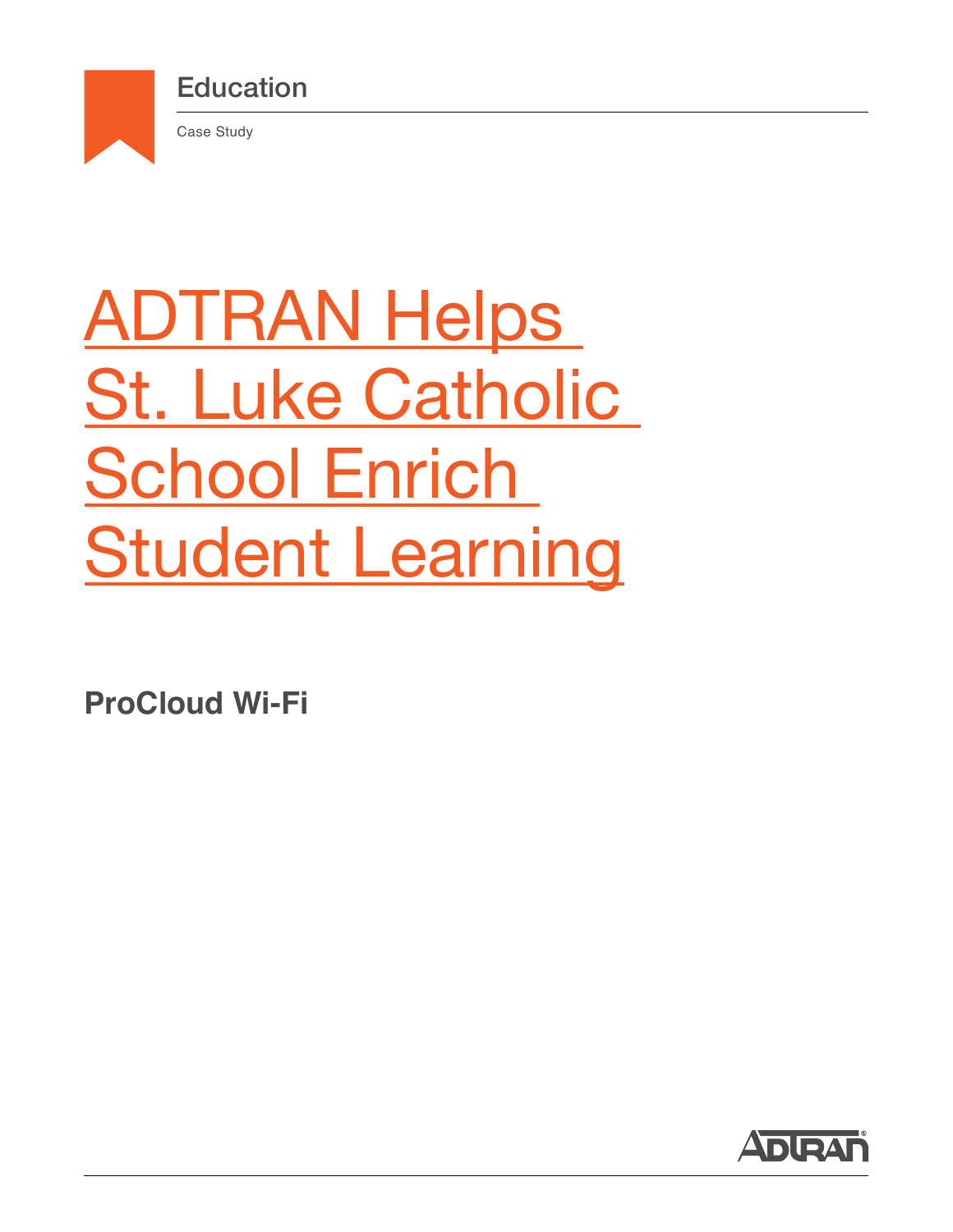### ADTRAN & St. Luke Catholic School



## About St. Luke Catholic School

St. Luke Catholic School provides PreK – eighth-grade education to its diverse student body of varied ethnic and socioeconomic backgrounds. Over 65 percent of students are considered low income, qualifying for free or reduced lunch and 70 percent of students are on scholarships.

## **置 The Challenge**

As many schools across the country have replaced textbooks and whiteboards with YouTube videos and tablets, St. Luke was looking to enrich its curriculum with technology to expand opportunities for its students. But first, St. Luke needed to partner with an expert to transform the school's network to support its technology and education goals.



ADTRAN ProCloud® – a cloud-managed service for Wi-Fi and Ethernet switching that delivers a robust, high-performance, highly available wired and wireless network. ProCloud unlocks the power of technology in the classroom and beyond. It can be tailored easily to meet the specific needs of students, teachers, and administrators, creating a modern, technology-empowered learning environment.



ADTRAN ProCloud enabled St. Luke to finally become a fully connected campus with the ability to meet its ambitious goals for a curriculum immersed in technology. Enrollment is up by 18 percent and students now experience a modern learning environment.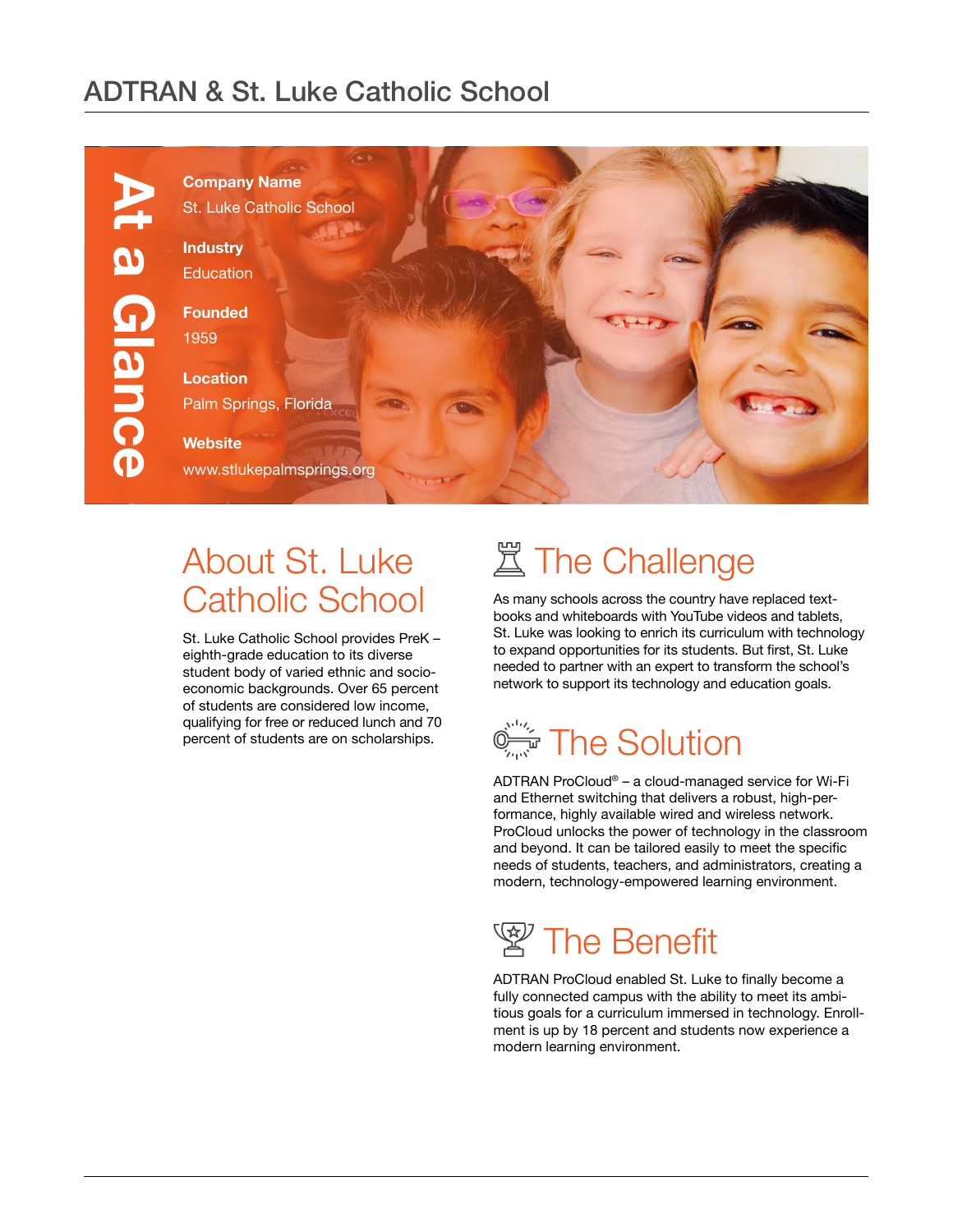During the 2016-2017 school year, St. Luke embarked on its quest to become a more tech-oriented campus by launching a 1:1 initiative providing one tablet or laptop to each student and partnering with the Notre Dame Alliance for Catholic Education (ACE). The alliance's mission is to close the achievement gap by creating high expectations for academic growth and character formation in underserved communities.

"Without these programs, our children would not have access to the outside world or a 21st century viewpoint. The collaboration that our students have enjoyed using Skype with schools across the country would all be lost learning opportunities," Principal Diann Bacchus said.

Beyond the classrooms, Wi-Fi improvements were crucial across the entire campus at St. Luke, as students are often encouraged to take their learning outdoors. To support more than 200 students connecting to the Wi-Fi simultaneously, school administrators quickly realized that a much stronger network was needed.

#### **Building a Better Backbone**

St. Luke brought in network consultant Matthew Brunk who knew a complete rewiring and hardware replacement throughout the entire campus was necessary.

"Without a solid infrastructure, St. Luke can't do testing, they can't do school management, they can't do online classrooms," Brunk said. "These services are network dependent. Period."

He immediately recommended that the school work with ADTRAN, a network technology vendor, and Pulse Supply, an IT Solutions and Managed Services Provider, to meet its network needs. Together, Brunk and Pulse Supply built the new backbone for the school's network leveraging ADTRAN switches and Pro-Cloud.

With ProCloud's cloud-managed system, IT staff can now login from anywhere to manage the entire system, saving time and money. The ADTRAN solution proved to be the quickest and most cost-effective option due to ProCloud's complete planning, network design and implementation services. As the network continues to scale with the school's growing enrollment, Pulse Supply can easily manage network additions, improvements and upgrades.

"Their costs are coming down. They have fewer vendors to deal with. The network is consistent," Brunk said.

#### **From a Dysfunctional Network to "Wow"**

Because of these network improvements, St. Luke is finally a fully connected campus with the ability to meet its ambitious goals for a curriculum that is immersed in technology.

According to Brunk, "This school has made accelerated progress, going from a dysfunctional network to 'Wow, look at what we're doing.' They've got a rock solid, hoppin' network."

*Now, the network can handle double the amount of traffic than before and is poised to implement 100Mbps service*

Now, the network can handle double the amount of traffic than before and is poised to implement 100Mbps service soon. Additionally, the school's enrollment has already increased 18 percent, just months after the network update was completed.

Most importantly, the students' education has been forever improved. When students open their laptops and connect to the Wi-Fi, they are opening their eyes to all that the globally connected world has to offer. Students can take virtual field trips to the Pyramids in Egypt or to the Louvre in Paris, participate in NASA's Orion's Quest program, where they remotely assist with experiments conducted on the International Space Station and even learn how to code. Now, students almost exclusively complete assignments and take tests on their devices, giving them and their teachers instant feedback.

Since the network also extends to the campus sanctuary, family life center, and outdoor areas, other community members are able to take advantage of the Wi-Fi, too. From incorporating more technology elements into mass in the sanctuary to holding community or fundraising events on the lawn, the new network has far surpassed expectations. "This new network has transformed how they operate as a school, congregation, and community," Brunk said.

St. Luke is not an isolated case, as ADTRAN has helped many schools reach new technology heights and has given them the ability to provide a state-of-the-art, 21st century educational experience that prepares students for their futures in the globally connected, digital world.